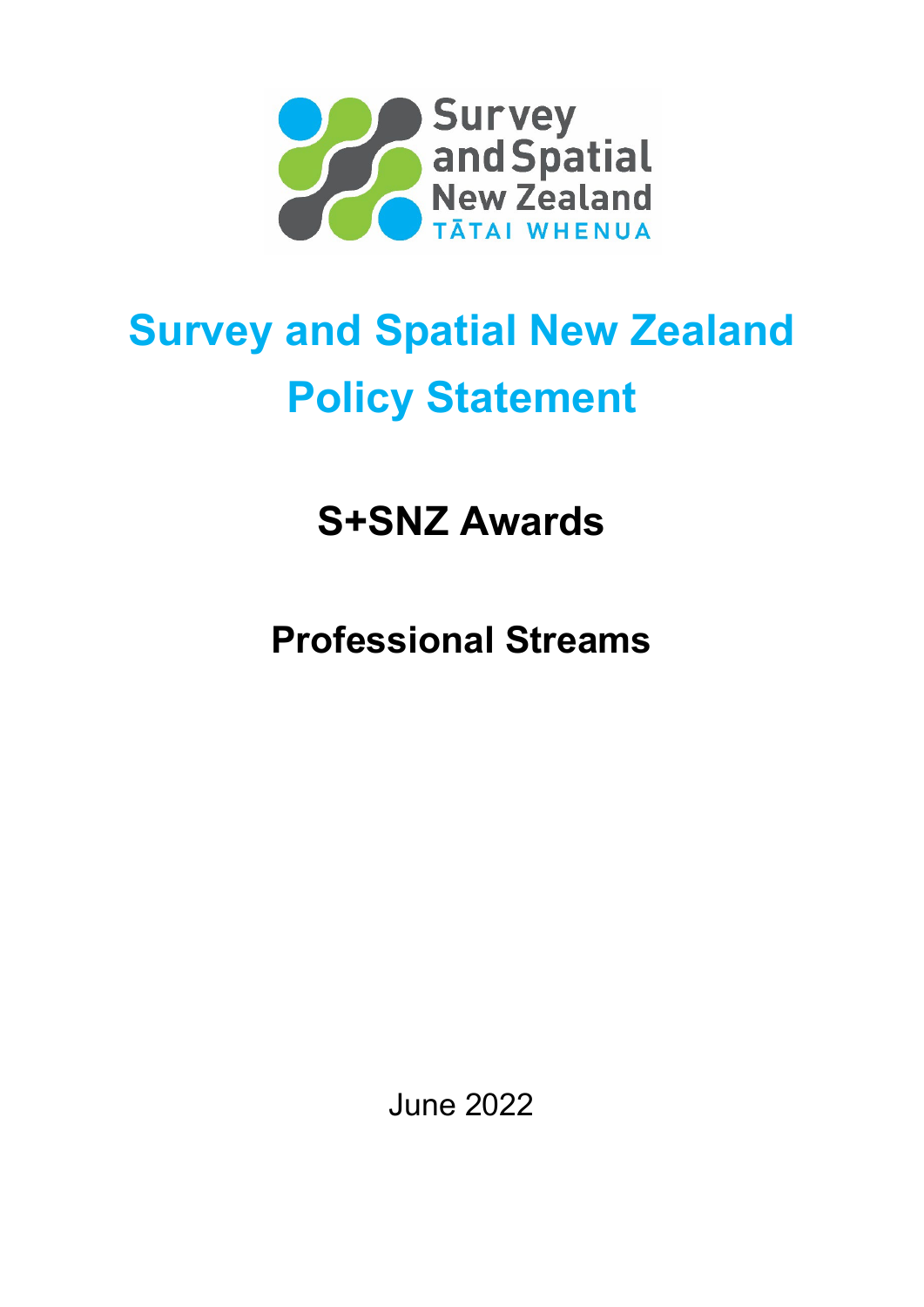## **Contents**

| $\mathbf{1}$ | <b>POLICY / DOCUMENT PURPOSE</b>                | $\mathbf{2}$            |
|--------------|-------------------------------------------------|-------------------------|
| 1.1          | <b>Document control</b>                         | $\mathbf{2}$            |
| $\mathbf{2}$ | <b>AWARDS - KEY PRINCIPLES</b>                  | $\overline{2}$          |
| 3            | <b>PROFESSIONAL AWARDS - TERMS OF REFERENCE</b> | $\overline{2}$          |
| 3.1          | <b>Industry Value</b>                           | 2                       |
| 3.2          | <b>Criteria Consistency</b>                     | $\overline{\mathbf{2}}$ |
| 3.3          | <b>Individual Achievement</b>                   | $\mathbf{2}$            |
| 3.4          | <b>Nomination Approach</b>                      | 3                       |
| 3.5          | <b>S+SNZ Members</b>                            | 3                       |
| 3.6          | Administration                                  | 3                       |
| 4            | <b>NOMINATION CRITERIA</b>                      | 3                       |
| 4.1          | Nominee (250 word limit)                        | 3                       |
| 4.2          | Description (500 word limit)                    | 3                       |
| 4.3          | Rationale (500 word limit)                      | 3                       |
| 4.4          | Timeframe (250 word limit)                      | 3                       |

## **Version Control**

| <b>Date</b> | <b>Version</b> | <b>Author</b> | <b>Comments - Changes</b>                                                                                                   |
|-------------|----------------|---------------|-----------------------------------------------------------------------------------------------------------------------------|
| 17/3/2022   | 0.1            | R. Fone       | <b>Initial Draft</b>                                                                                                        |
| 30/3/2022   | 0.2            | R.Fone        | Revised following clarification from AC                                                                                     |
| 07/04/2022  | 0.3            | R Fone        | Specified context as Professional Streams                                                                                   |
| 20/05/2022  | 0.4            | R Fone        | Changes made as specified by the May 2022 Council Meeting                                                                   |
| 27/05/2022  | 0.5            | R Fone        | Changes made following clarification meeting with Kat and<br>Ashley and N.O. on Wednesday 25th                              |
| 01/06/2022  | 0.6            | R Fone        | Accepted all changes from Kat submitted in feedback 31/05;<br>added changes relating to Kat's comments.                     |
| 02/06/2022  | 0.7            | R Fone        | Following further review from Kat - all Kat's changes accepted,<br>no other changes. Minor cosmetic formatting to complete. |
| 03/06/2022  | 1.0            | R.Rone        | Following KS feedback regarding word limits in Section 4,<br>document finalised.                                            |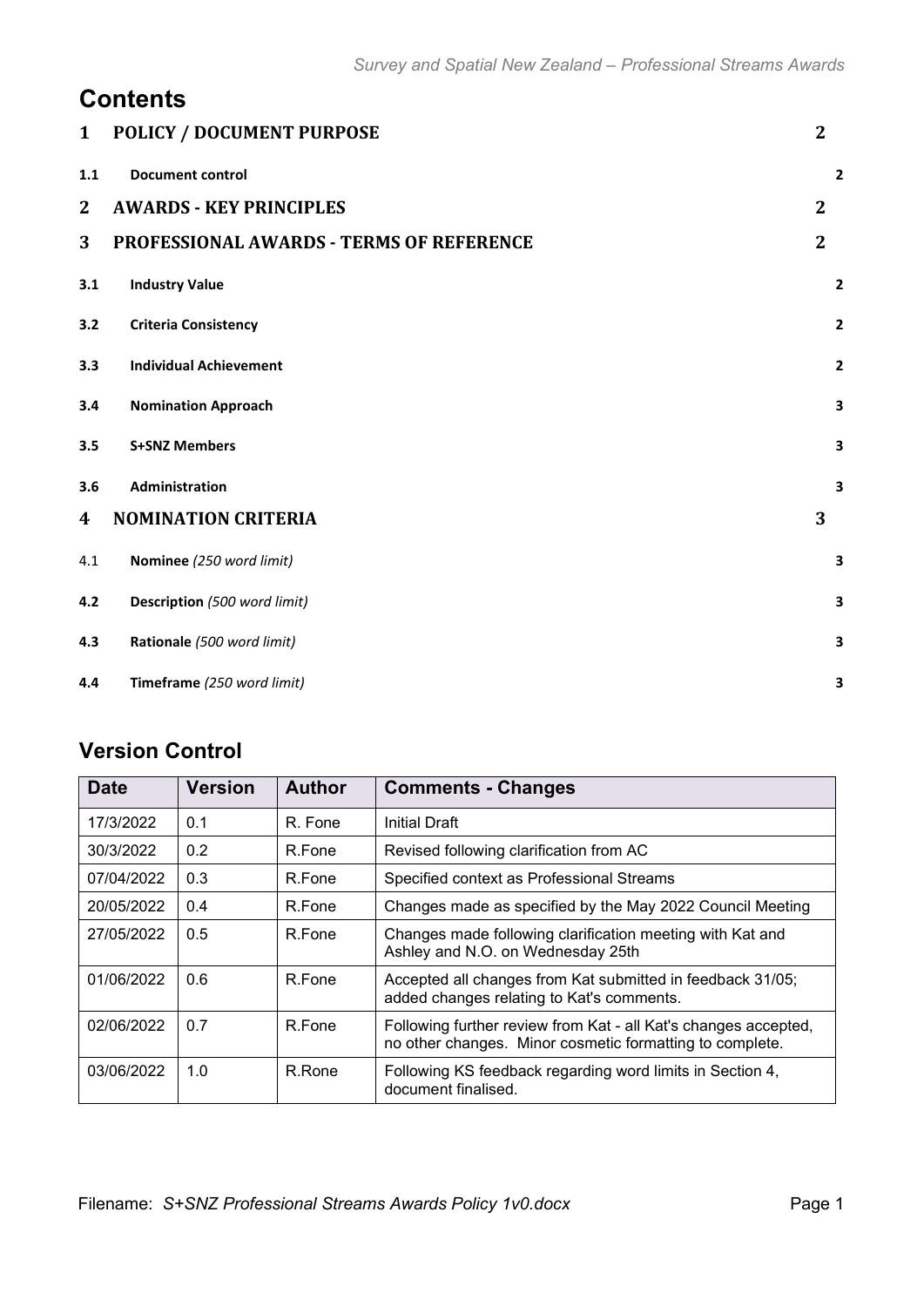## **1 Policy / Document Purpose**

This policy document is intended as guidance in S+SNZ awards, particularly regarding the Professional Stream Awards, to encourage consistency of approach across them, while at the same time allowing flexibility within each group. This would also facilitate equitable determination of the McRae Supreme Award.

Other S+SNZ awards (Fulton Bequest, Fellowship, Technician, etc.) are not in scope of this policy version at this time. These could be included in a later update as S+SNZ might require.

## **1.1 Document control**

This policy and document is maintained by the National Office and located in the applicable *Document and Records Management* (DRM) repository. It should be reviewed annually in case of any changes to the provision of awards, or processes involved.

# **2 Awards - Key Principles**

The key principles for the awards are as follows;

- a. Recognise and acknowledge excellence in the surveying and spatial professions a practitioner who is working in any of the disciplines of the surveying and spatial sciences, and where professional achievement is acknowledged by peer citation as exemplifying the highest standards of excellence and ethical conduct.
- b. Celebrate excellence before an audience of peers.
- c. Encourage activities that create a stronger, relevant and connected profession.
- d. Congratulate individuals for their contributions to improving the quality of the profession.
- e. See the profession as a whole grow and mature through its achievements.
- f. Embrace the achievements of the profession and promote its capabilities to a broader market and the wider community.
- g. Recognise achievement within all individual awards, supporting a positive acknowledgement of what an individual can, and has, achieved.

## **3 Professional Awards - Terms of Reference**

The following terms of reference provide context for S+SNZ Professional Stream awards.

#### **3.1 Industry Value**

The S+SNZ awards support S+SNZ's principle of promoting growth, innovation and excellence in the survey and spatial industry. As such, Professional Stream awards need to pertain to the wider NZ surveying and spatial industry, rather than just having value for S+SNZ.

#### **3.2 Criteria Consistency**

Nomination criteria should be aligned across Professional Streams to enable consistency of treatment of nominations across those groups, and to equitably determine an overall award candidate.

#### **3.3 Individual Achievement**

The Professional Stream awards apply to individual achievement only. S+SNZ recognises achievements by groups and organizations separately through the S+SNZ project award.